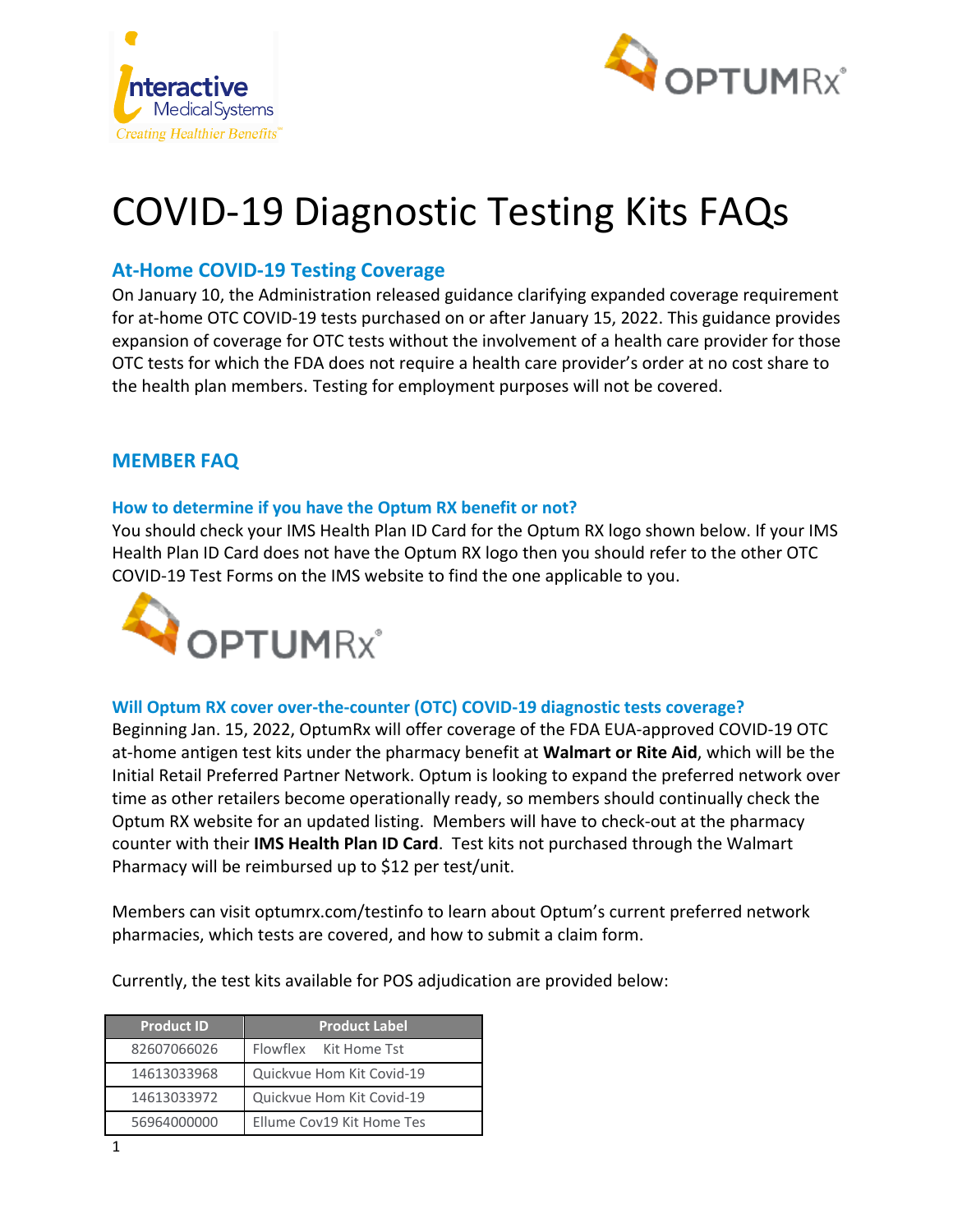| 11877001140 | <b>Binaxnow Cov Kit Home Tes</b> |
|-------------|----------------------------------|
| 08337000158 | Inteliswab Kit Covid-19          |
| 50021086001 | Ellume Cov19 Kit Home Tes        |
| 60006019166 | On/Go Covid Kit Antigen          |
| 82607066027 | Flowflex Kit Test                |

### **Where can members purchase OTC COVID-19 tests?**

Members can purchase the OTC COVID-19 tests from the current network of OptumRx-contracted Walmart pharmacies with \$0 member cost-share effective Jan. 15, 2022. Members can also purchase OTC COVID-19 Tests at other pharmacies but must submit a claim for Direct Member Reimbursement (DMR). A claim form can be downloaded on the Optum RX website at [https://covidtest.optumrx.com/covid-test-reimbursement.](https://covidtest.optumrx.com/covid-test-reimbursement) Members will be asked to pay for shipping if they place orders for home delivery of kits.

#### **When can members get OTC COVID-19 diagnostic tests at \$0 co-pay?**

Effective January 15, 2022 and for the duration of the public health emergency (PHE), Optum RX plans to provide coverage of OTC, at-home, diagnostic COVID-19 antigen test that have been authorized, cleared, or approved by the FDA. No retrospective reimbursement will be provided to members if tests are purchased prior to January 15, 2022.

#### **How many OTC COVID-19 diagnostic tests will be covered for members?**

During the PHE, Optum RX will be providing coverage of **8 tests per 30-day period per member** without cost-sharing requirements (including deductibles, copayments, and coinsurance), prior authorization, or other medical management requirements on such OTC COVID-19 antigen tests. This quantity limit aligns with federal guidance.

The Departments recognize that some OTC COVID-19 tests are sold in packages containing more than one test. In applying the quantity limit of 8 tests per 30-days, the Department allows plans to count each test separately, even if multiple tests are sold in one package. This quantity limit is set in place to discourage behaviors that could lead to future shortages.

#### **Can members get more than 8 tests per 30-day period?**

Members can get more than 8 tests per 30 days if the tests are ordered or administered by a health care provider following an individualized clinical assessment. This includes patients who may need more due to an underlying medical condition. Providers or pharmacies will need to outreach to the Optum RX Call Center for overrides in these special situations. Please use the phone number listed on the back of the prescription card.

#### **How can members submit a Direct Member Reimbursement (DMR) claim?**

Members who have purchased OTC Antigen COVID-19 tests from an out-of-network pharmacy may submit their claims for reimbursement if the product was FDA authorized, cleared, or approved and has a valid NDC. The maximum reimbursement possible per test is no less than the actual price or up to \$12/test, whichever is lower. Please use the steps below to submit a request.